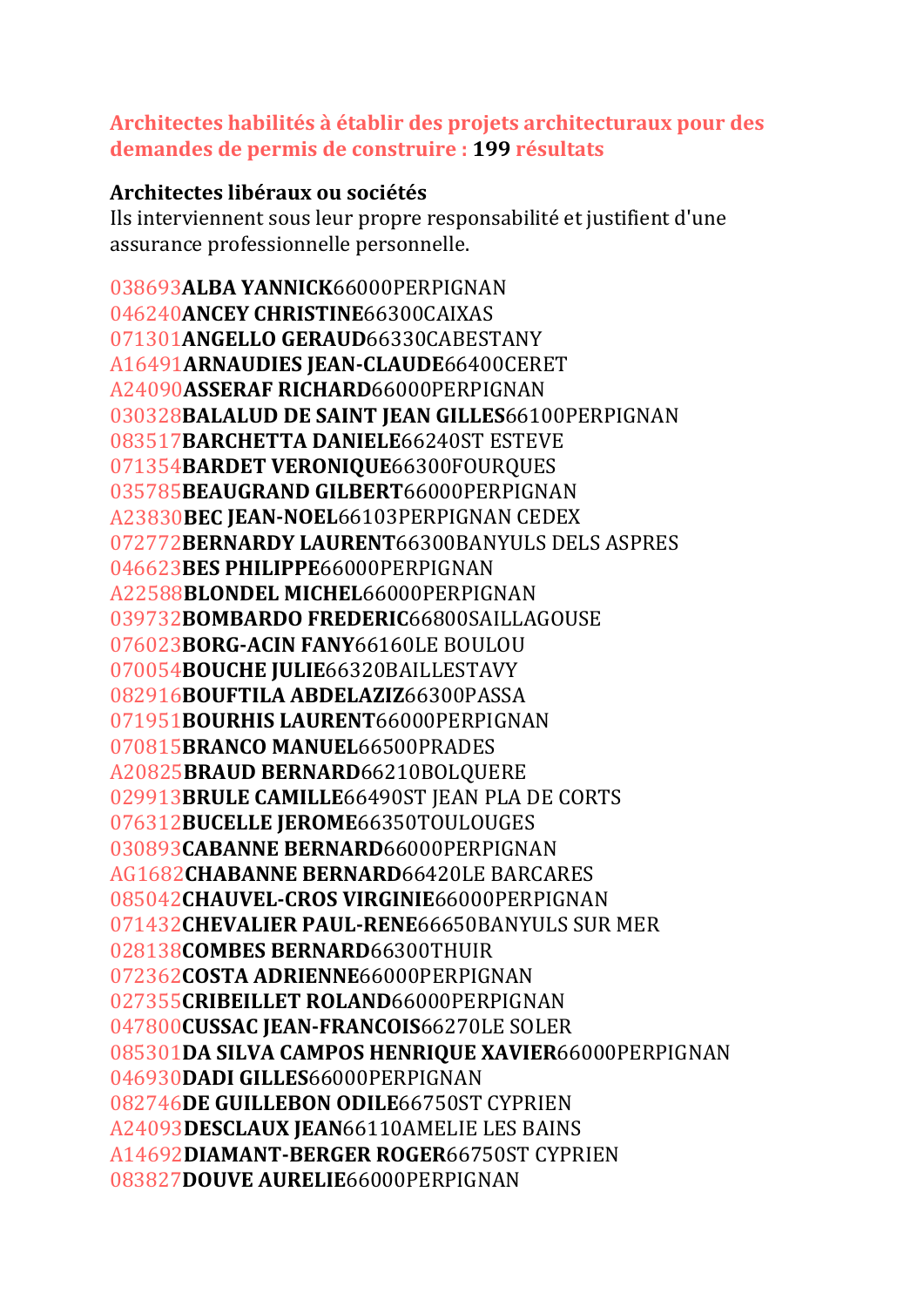**DUMONT BENOIT**66700ARGELES SUR MER **DUPOUY JEAN‐LOUIS**66500CODALET **DURSENT PATRICK**66300THUIR **FABRE JEAN‐PAUL**66300CASTELNOU **FAUCHEUX FLORIAN**66720MONTNER **FAVEL NICOLAS**66000PERPIGNAN A14698**FINIELS ROBERT**66100PERPIGNAN **FISTAROL MELANIE**66500PRADES **FLAMAND JEAN‐LUC**66100PERPIGNAN **FOISSIER LAURIE‐ANNE**66000PERPIGNAN **FREZOUL THIERRY**66000PERPIGNAN **GARTET FOUAD**66000PERPIGNAN **GRAU MANUEL**66400CERET A24018**GREFFE ROBERT**66530CLAIRA E 1070**HANTKE ARIBERT**66660PORT VENDRES **HEWITT CHRISTOPHER**66400CERET A17238**JAUTARD YVES**66500RIA **KAMGA JEAN‐BEAUSCO**66000PERPIGNAN **LAGANE ERIC**66000PERPIGNAN **LEVEQUE FELIX**66200ALENYA **MADEC RONAN**66660PORT VENDRES **MALLAC HENRI**66000PERPIGNAN **MALZAC PATRICK**66680CANOHES **MAURICE JEAN‐MARC**66380PIA **MAURY PATRICE**66000PERPIGNAN **MOGARRA XAVIER**66000PERPIGNAN **MORENO JOSE‐ANTONIO**66600RIVESALTES **MORIN BRUNO**66300THUIR **NICOLAU‐NADAL GHISLAINE**66000PERPIGNAN **NIFAUT CORINNE**66100PERPIGNAN A21030**OUTIER JACQUES**66000PERPIGNAN **PELLIER BERNARD**66000PERPIGNAN **PERICOT REGIS**66000PERPIGNAN **QUICHAUD CLEMENCE**66760LATOUR DE CAROL **RAYNAUD OLIVIER**66470SAINTE-MARIE LA MER AG1859**ROUX CHRISTIAN**66400CERET **RUIZ BARTHELEMY**66000PERPIGNAN **RUMEAU‐XECH AGNES**66740LAROQUE DES ALBERES A20744**SALVAN JEAN‐CLAUDE**66600RIVESALTES **SAUVAGET SEBASTIEN**66200ELNE A21233**SOURRIBES JEAN**66470STE MARIE LA MER E 1364**TJOYAS MARIE‐MADELEINE**66000PERPIGNAN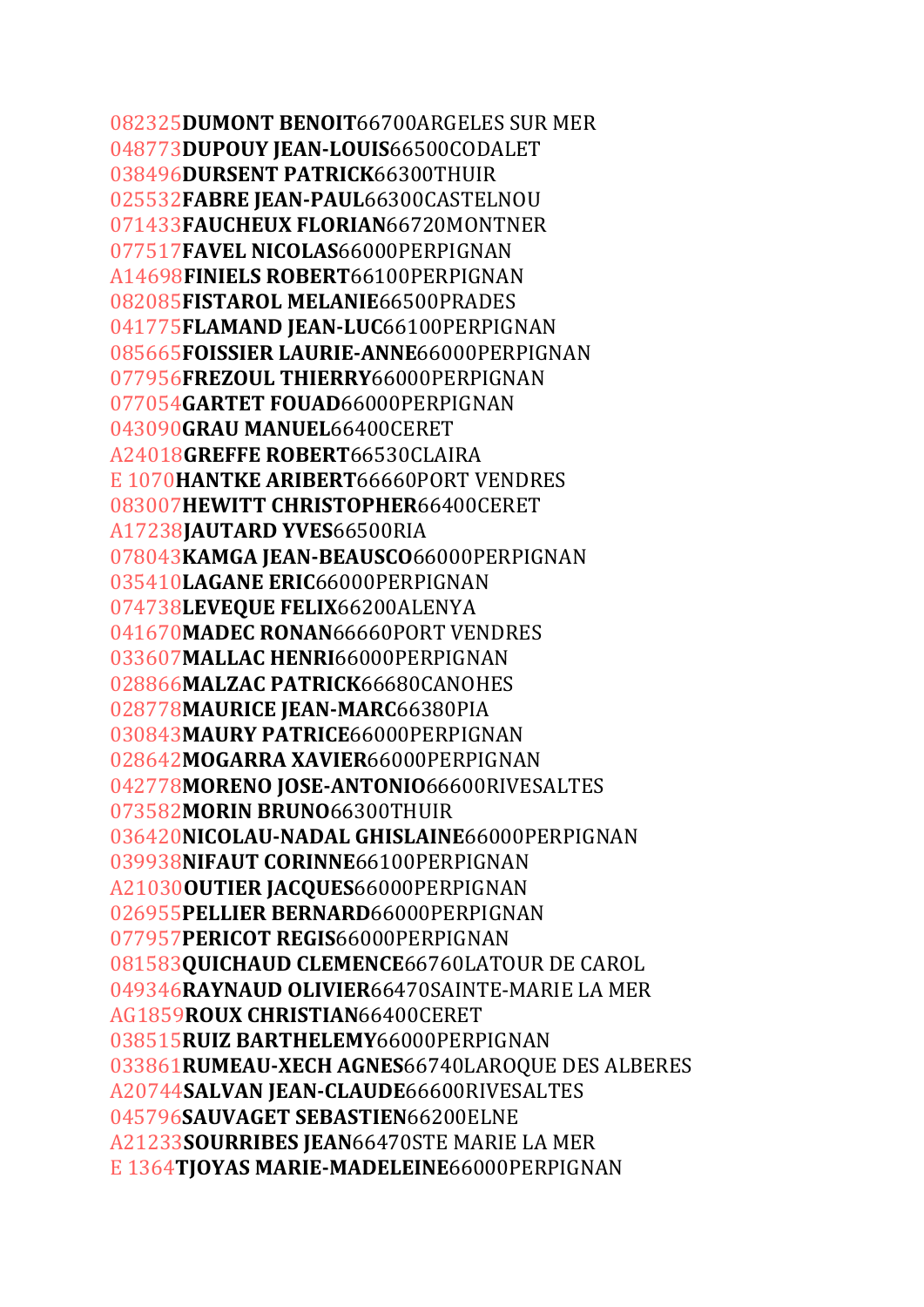045645**VERBANCK WILFRID**66100PERPIGNAN A16245**VERNET ALAIN**66200CORNEILLA DEL VERCOL 030609**YESTE JOSEPH**66000PERPIGNAN 039563**ZOBOUYAN PIERRE**66000PERPIGNAN S04509**3 ARCHI**66141CANET EN ROUSSILLON CEDEX S06018**A DESSEIN**66000PERPIGNAN S19268**AC & MOD**66380PIA S18684**ADC**66400CERET S03554**AGENA ARCHITECTURE (SELARL)**66000PERPIGNAN S12453**AGENCE CAM**66000PERPIGNAN S03529**AGENCE D'ARCHITECTURE KAISER**66000PERPIGNAN S19716**AMMA STUDIO**66700ARGELES SUR MER S13216**ANNE LECOU ARCHITECTURES**66000PERPIGNAN S16016**ARCH & COOP**66720BELESTA S03827**ARCHI 2**66000PERPIGNAN S20199**ARCHI 3B**66620BROUILLA S02503**ARCHI CONCEPT**66000PERPIGNAN S01803**ARCHI PLURY (SARL)**66000PERPIGNAN S18070**ARCHI'PL**66330CABESTANY S16015**ARCHITECTURE MATHIEU PUIG**66300THUIR S01643**ART ARCHITECTURE**66000PERPIGNAN S16778**ARTE FACTA**66500PRADES S19847**ASSERAF ELISE ARCHITECTE**66000PERPIGNAN S18816**ATELIER ARCHI**66330CABESTANY S14566**ATELIER AU CARRE**66000PERPIGNAN S17719**ATELIER CHALIN ET ASSOCIE**66650BANYULS SUR MER S14503**ATELIER D'ARCHITECTURE DIDIER MONETTI**66100PERPIGNAN S19229**ATELIER D'ARCHITECTURE GEORGES BOFILL**66000PERPIGNAN S12043**ATELIER D'ARCHITECTURE PHILIPPE POUS**66000PERPIGNAN S05275**ATELIER D'ARCHITECTURE YVES GRUMEL**66000PERPIGNAN S18356**ATELIER M L'ARCHITECTURE**66000PERPIGNAN S11998**B.E.F. ARCHITECTURE PATRICE BEFFARA**66000PERPIGNAN S12164**BERNARD MOREAU ARCHITECTE**66000PERPIGNAN S14950**BUREAU D'ARCHITECTURE ET D'URBANISME**66000PERPIGNAN S12799**CABINET D'ARCHITECTURE MIGNON SELARL**66210BOLQUERE S12923**CASA ARCHITECTES**66300THUIR S15746**D�AUX ARCHITECTE**66000PERPIGNAN S04983**DF ARCHITECTURE**66000PERPIGNAN S03457**DUBEZY‐FAURE**66420BARCARES S10751**E.U.R.L. ROGER BOTELLA**66330CABESTANY S14448**EDIFICAT**66370PEZILLA LA RIVIERE S19390**FREDERIC PESTEL**66000PERPIGNAN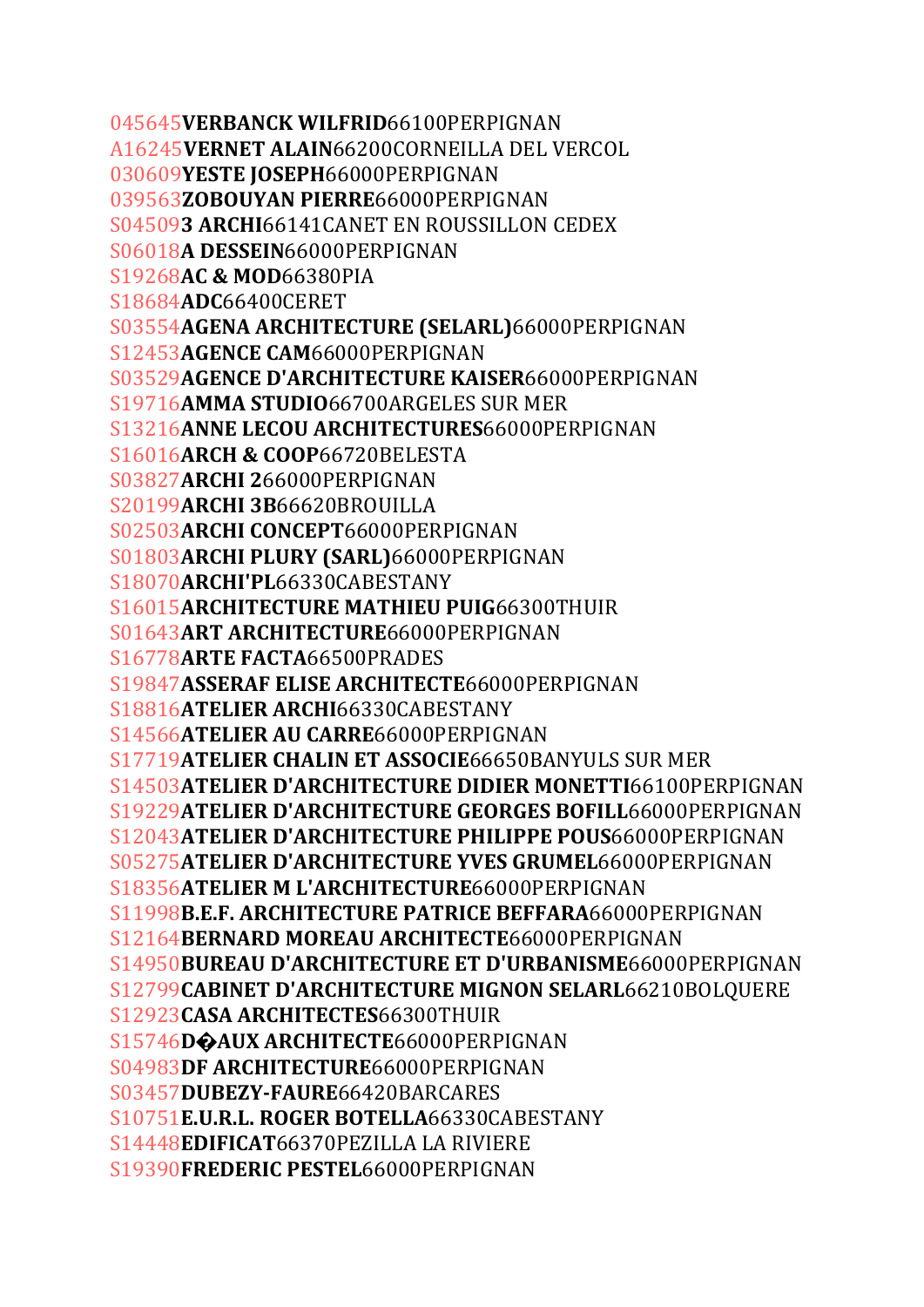S17981**GARRABE A+RCHITECTES**66170MILLAS S01312**GOTANEGRE & VERMEERSCH**66760BOURG MADAME S05363**GROUPE 3D**66740VILLELONGUE DELS MONTS S17189**L'ATELIER PASCAL MAUREL ARCHITECTE DPLG**66470STE MARIE LA MER S19399**OFFICE D'ARCHITECTURE VIRGILE GUENOT (EURL)**66130BOULETERNERE S14027**S.A.R.L FARINES ARCHITECTURE**66300THUIR S10617**S.A.R.L QUILEZ ARCHITECTURE**66160LE BOULOU S10572**S.A.R.L. ECOTYPE**66000PERPIGNAN S16570**SARL D'ARCHITECTURE YANNICK AYATS**66000PERPIGNAN S10995**SARL OLIVIER NOELL ARCHITECTE**66680CANOHES S15187**SECAU ARCHITECTURE**66600RIVESALTES S15186**SELARL ARCHITECTURE PHILIPPE DUBUISSON & CO**66100PERPIGNAN S01339**SERRA ARCHITECTES**66000PERPIGNAN S18785**TALLER 3**66000PERPIGNAN S10790**TERRE D'ARCHITECTURE**66230PRATS DE MOLLO

## **Architectes associés ou salariés**

Ils interviennent pour le compte de leur société ou de leur employeur public ou privé.

**ARGELES CHRISTIAN**66500EUS **DELARIS ANNE**66906PERPIGNAN **GARCIA NATHALIE**66000PERPIGNAN **JEANSON PIERRE‐OLIVIER**97400ST DENIS **LIVERATO CLAUDE**66906PERPIGNAN CEDEX **VIDAL LIONEL**66000PERPIGNAN **ASSERAF ELISE**66000PERPIGNAN **AYATS YANNICK**66000PERPIGNAN **BOFILL GEORGES**66000PERPIGNAN **BONAFE NICOLAS**66370PEZILLA LA RIVIERE **BOTELLA ROGER**66330CABESTANY **CALVACHE LORIS**66380PIA **CALVET FREDERIC**66141CANET EN ROUSSILLON CEDEX **CALVET PATRICK**66141CANET EN ROUSSILLON CEDEX AG1672**CALVET PIERRE**66141CANET EN ROUSSILLON CEDEX **CASEL MARIE‐ANNE**66300THUIR **CASEL THOMAS**66300THUIR **CHALIN PHILIPPE**66650BANYULS SUR MER **D�AUX CHRISTIAN**66000PERPIGNAN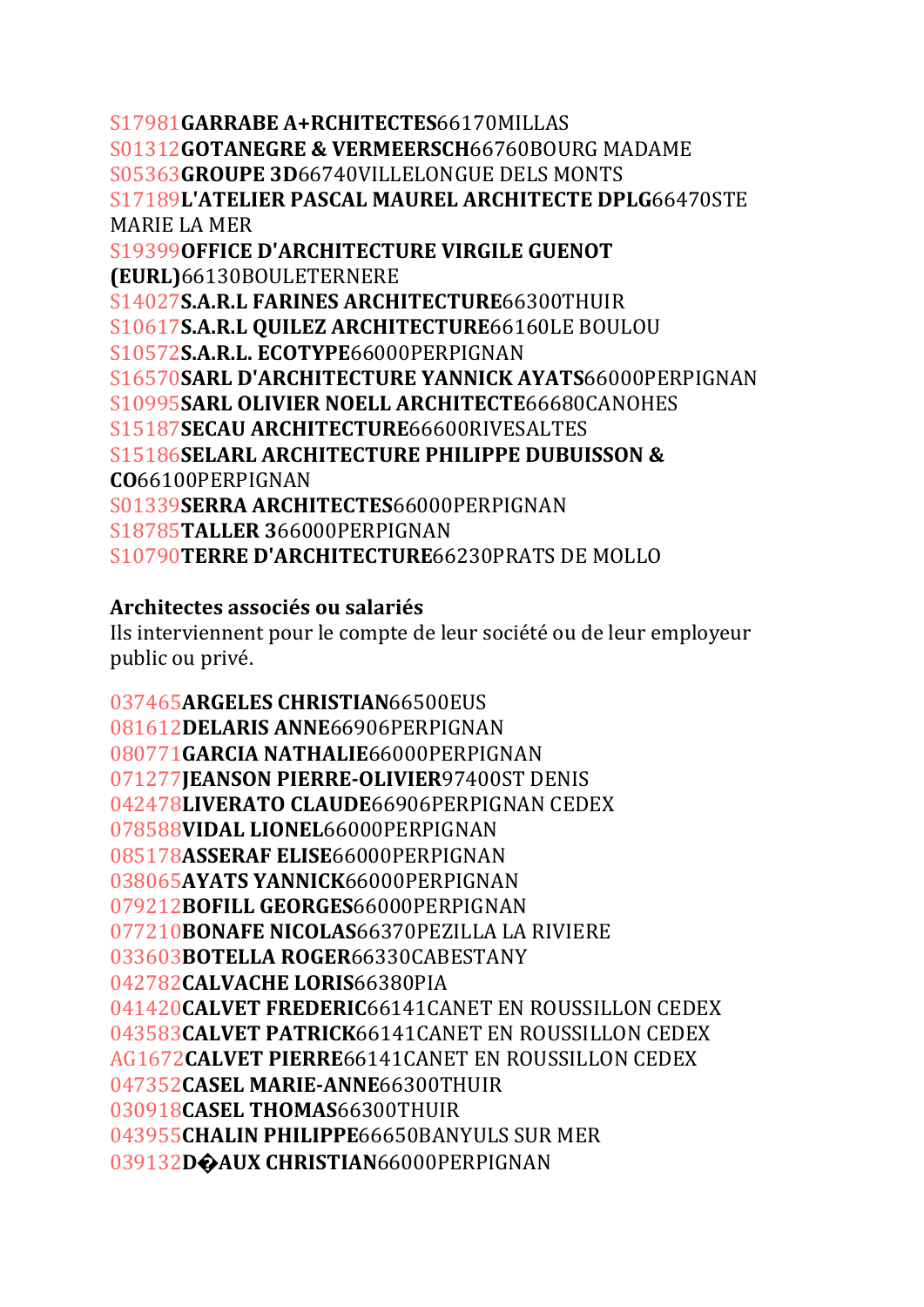**DELPLANQUE FLORENCE**66000PERPIGNAN **DESCOUX SACHA**66000PERPIGNAN A18830**DUBEZY JEAN‐LOUIS**66420BARCARES A21258**DUBUISSON PHILIPPE**66100PERPIGNAN **DUPRE MARC**66000PERPIGNAN **FARINES ISABELLE**66300THUIR A21062**FAURE MICHEL**66420BARCARES **GOTANEGRE JEANGUY**66760BOURG MADAME **GRUMEL NICOLAS**66000PERPIGNAN **GRUMEL YVES**66000PERPIGNAN **GUENOT VIRGILE**66130BOULETERNERE **GUIRAL CLAIRE**66000PERPIGNAN AG2790**KAISER JEAN‐CLAUDE**66000PERPIGNAN **LARRIBEAU JEAN‐GUILLAUME**66230PRATS DE MOLLO **LE MOUELLIC PHILIPPE**66720BELESTA **LECOU ANNE**66000PERPIGNAN **LOPES DANIEL**66330CABESTANY **MARTINEZ PIERRE**66500PRADES **MASSERON MAXIME**66000PERPIGNAN **MAUREL PASCAL**66470SAINTE MARIE DE LA MER **MAZERAT WILLIAM**66700ARGELES SUR MER **MENDIBOURE KARINE**66000PERPIGNAN **MEYRIGNAC VINCENT**66000PERPIGNAN **MIGNON CAROLINE**66210BOLQUERE **MOLY CHRISTOPHE**66000PERPIGNAN **MONETTI DIDIER**66100PERPIGNAN **MOREAU BERNARD**66000PERPIGNAN **MORIN IVAN**66000PERPIGNAN **NOELL OLIVIER**66680CANOHES **PASTOR JOSEPH**66330CABESTANY **PESTEL FREDERIC**66000PERPIGNAN A22096**POUS PHILIPPE**66000PERPIGNAN **PUECH FLAVIE**66330CABESTANY **PUIG MATHIEU**66300THUIR **QUEROL MAXIME**66000PERPIGNAN **QUILEZ VINCENT**66160LE BOULOU **RAMOND BERTRAND**66000PERPIGNAN **RASPAUD THIERRY**66740VILLELONGUE DELS MONTS **RICHARD LUC**66720BELESTA **ROGET DIDIER**66000PERPIGNAN **SERRA JACQUES**66000PERPIGNAN **SIOURAC‐GARRABE AURELIE**66170MILLAS